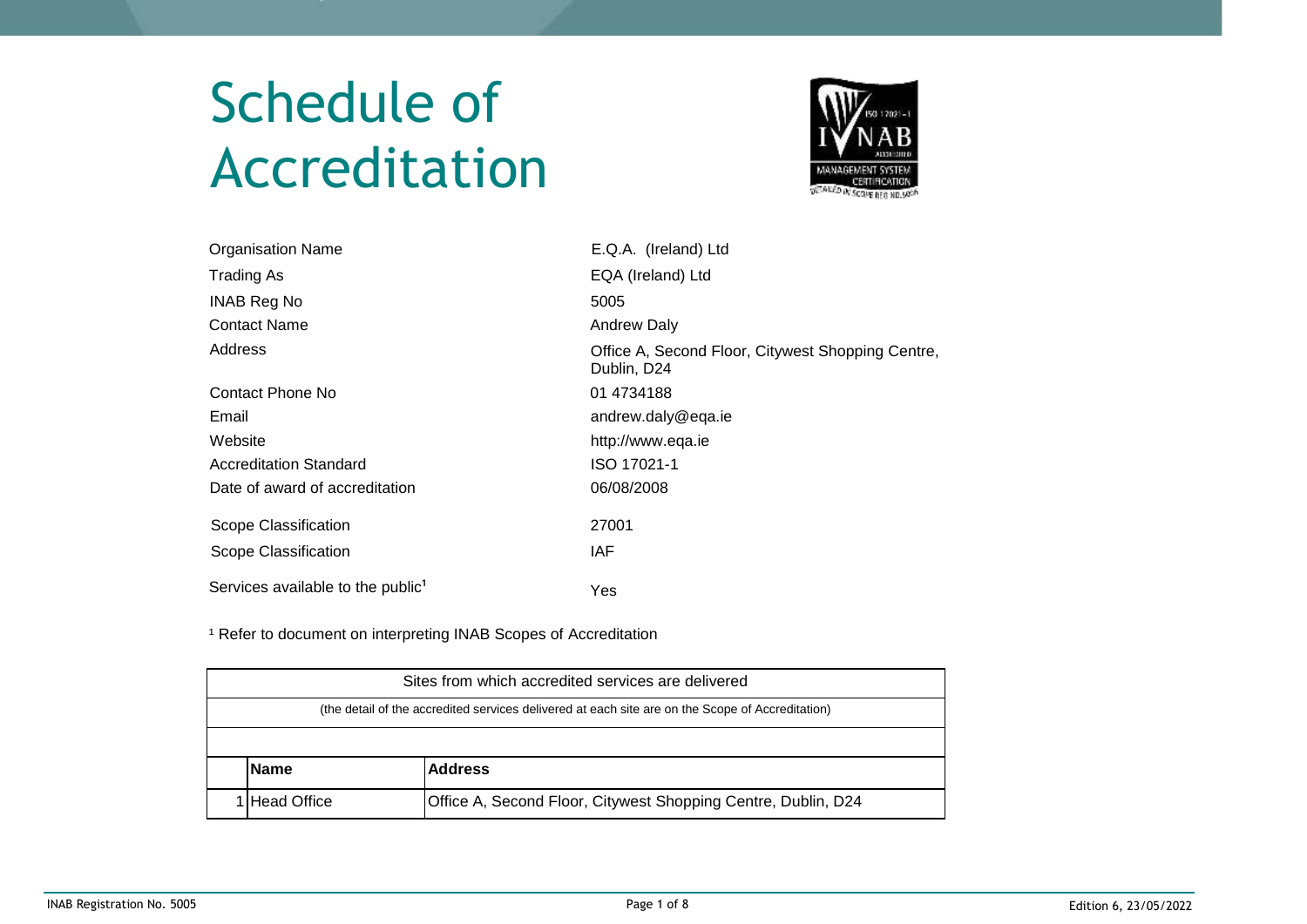## Scope of Accreditation

## **Head Office**

#### **ISO 27001**

| <b>Standard -</b>                                          | <b>Detail</b>                                                          | <b>Further Information</b> |  |  |  |
|------------------------------------------------------------|------------------------------------------------------------------------|----------------------------|--|--|--|
| <b>ISO 27001:2017</b>                                      | ICertification of<br><b>Information Security</b><br>Management Systems | <b>IFull</b>               |  |  |  |
| Assessed in conjunction with ISO/IEC 27006:2015 AMD 1:2020 |                                                                        |                            |  |  |  |

## **Head Office**

#### **ISO 14001**

| Code            | <b>NACE code</b>        | <b>Detail</b>                                                                                                                                          |
|-----------------|-------------------------|--------------------------------------------------------------------------------------------------------------------------------------------------------|
| $\overline{4}$  | Full Except NACE 13.3   | Textiles and textile products                                                                                                                          |
| 5               | Full, except NACE 15.11 | Leather and leather products                                                                                                                           |
| $6\phantom{.}6$ | Full                    | Wood and wood products                                                                                                                                 |
|                 | 17.2                    | Manufacture of articles of paper and paperboard                                                                                                        |
| 9               | 18.1                    | Printing and service activities related to printing                                                                                                    |
| 14              | Full                    | Rubber and plastic products                                                                                                                            |
| 17              | 25<br>33.11             | Manufacture of fabricated metal products, except machinery and equipment (except 25.4)<br>Repair of fabricated metal products, machinery and equipment |
| 18              | Full                    | Machinery and equipment                                                                                                                                |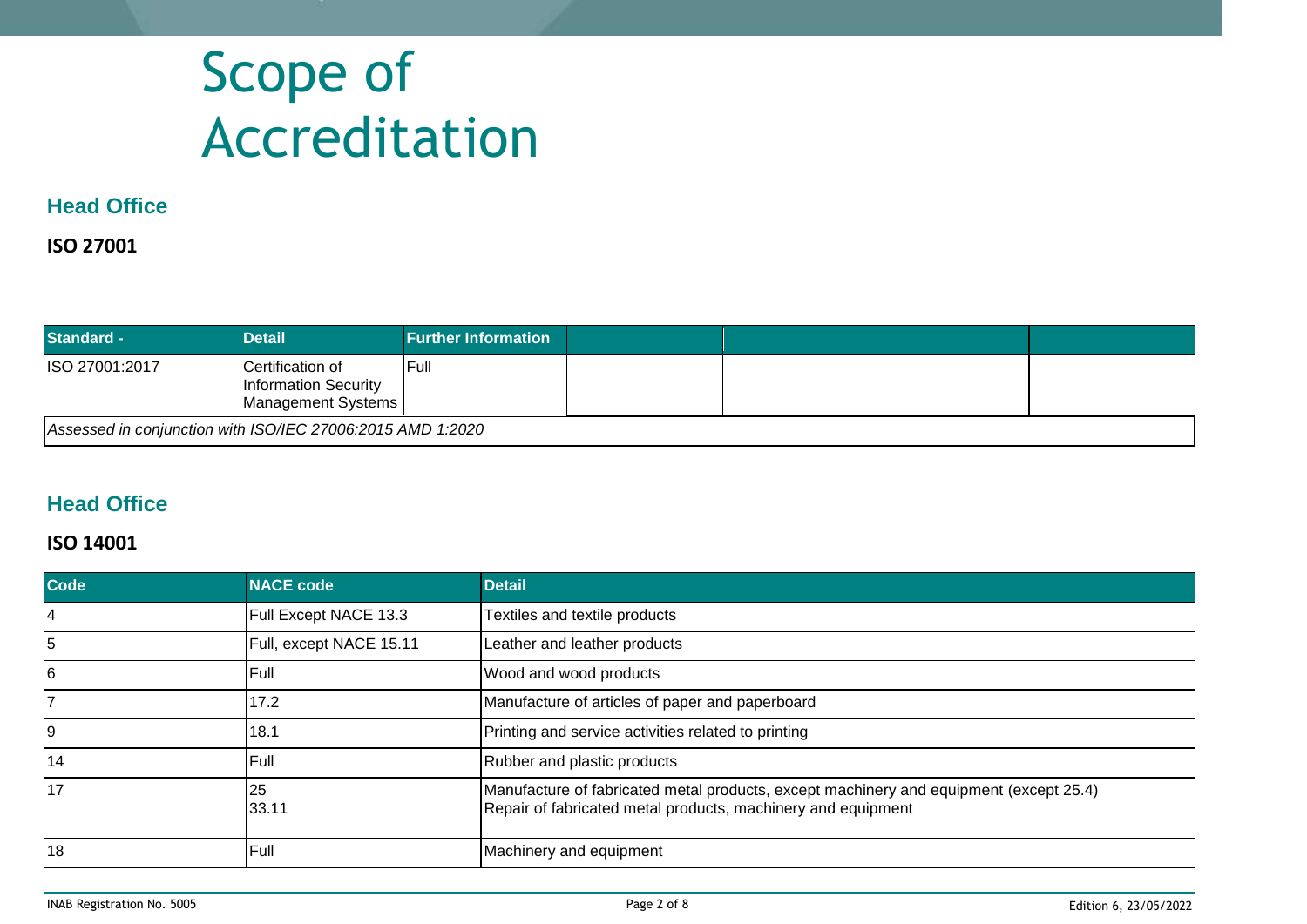| 19                                           | Full                            | Electrical and optical equipment                                                                   |
|----------------------------------------------|---------------------------------|----------------------------------------------------------------------------------------------------|
| 22                                           | 29.32                           | Manufacture of other parts and accessories for motor vehicles                                      |
| 23                                           | Full                            | Manufacturing not elsewhere classified                                                             |
| 24                                           | Full                            | Recycling                                                                                          |
| 25                                           | Full                            | <b>Electrical supply</b>                                                                           |
| 28                                           | Full                            | Construction                                                                                       |
| 29                                           | Full                            | Wholesale and retail trade; Repair of motor vehicles, motorcycles and personal and household goods |
| 31                                           | Full                            | Transport storage and communication                                                                |
| 32                                           | Full                            | Financial intermediation; real estate; renting                                                     |
| 33                                           | Full                            | Information technology                                                                             |
| 34                                           | 71, 72, 74 except 74.2 and 74.3 | <b>Engineering Services</b>                                                                        |
| 35                                           | Full                            | <b>Other Services</b>                                                                              |
| 37                                           | Full                            | Education                                                                                          |
| 39                                           | Full                            | Other social services (varied)                                                                     |
| Note: This schedule refers to ISO 14001:2015 |                                 |                                                                                                    |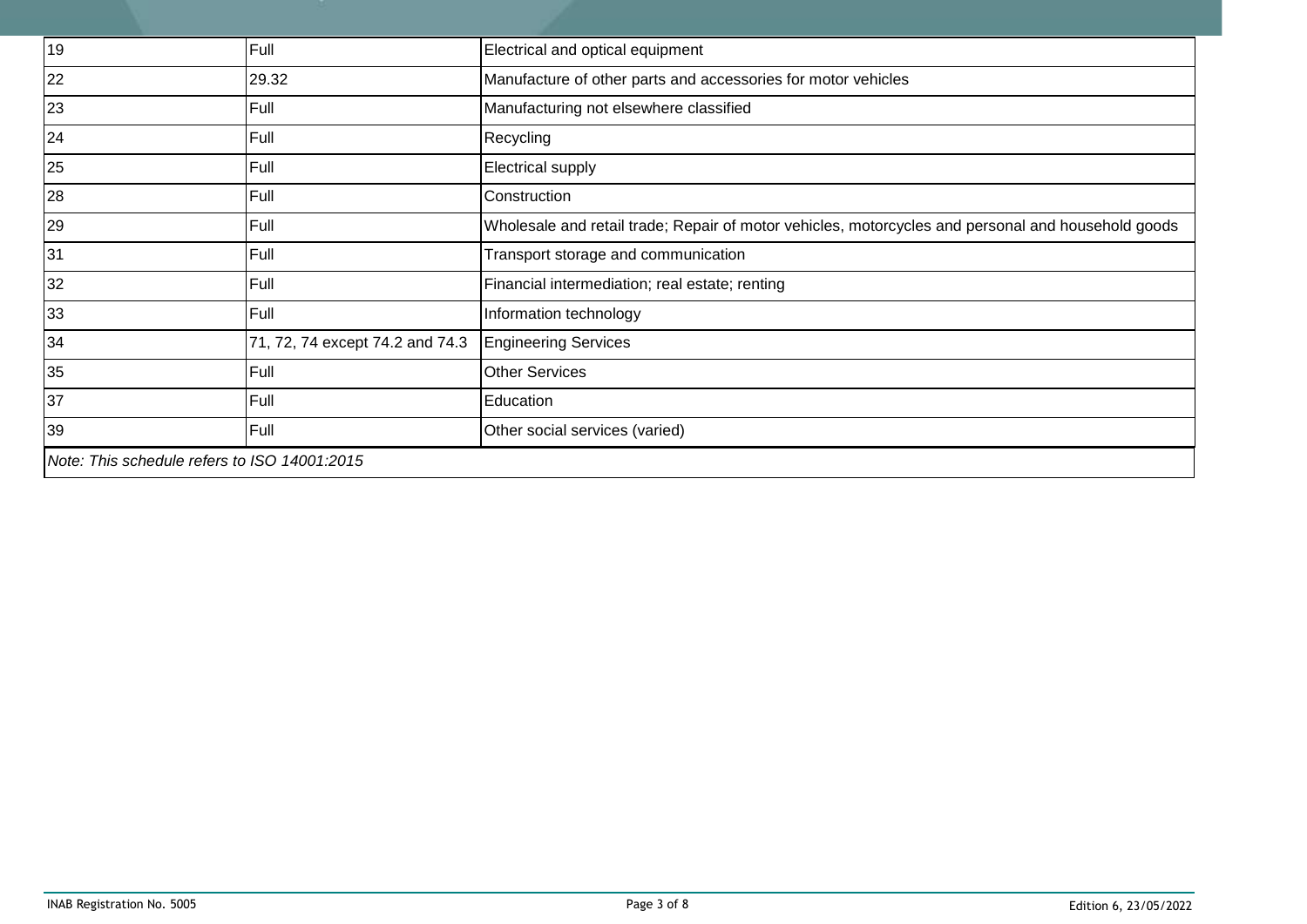## **Head Office**

#### **ISO 45001**

| Code | <b>NACE code</b>                               | <b>Detail</b>                                                                                                                                                                                                                                                     |
|------|------------------------------------------------|-------------------------------------------------------------------------------------------------------------------------------------------------------------------------------------------------------------------------------------------------------------------|
| 9    | 18<br>18.1<br>18.11<br>18.12<br>18.13<br>18.14 | Printing and reproduction of recorded media<br>Printing and service activities related to printing<br>Printing and reproduction of recorded media<br>Other printing<br>Pre-press and reproduction of recorded media<br>Binding and reproduction of recorded media |
| 14   | Full                                           | Rubber and plastic products                                                                                                                                                                                                                                       |
| 17   | 25<br>33.11                                    | Manufacture of fabricated metal products, except machinery and equipment (except 25.4)<br>Repair of fabricated metal products, machinery and equipment                                                                                                            |
| 18   | Full                                           | Machinery and equipment                                                                                                                                                                                                                                           |
| 19   | 27.3<br>27.31<br>27.32<br>27.33                | Manufacture of wiring and wiring devices<br>Manufacture of fibre optic cables<br>Manufacture of other electronic and electric wires and cables<br>Manufacture of wiring devices                                                                                   |
| 22   | Full                                           | Other transport equipment                                                                                                                                                                                                                                         |
| 23   | 32.5                                           | Manufacture of medical and dental instruments and supplies                                                                                                                                                                                                        |
| 24   | Full                                           | Recycling                                                                                                                                                                                                                                                         |
| 25   | Full                                           | Electricity supply                                                                                                                                                                                                                                                |
| 28   | Full                                           | Construction                                                                                                                                                                                                                                                      |
| 29   | Full                                           | Wholesale and retail trade; Repair of motor vehicles, motorcycles and personal and household goods                                                                                                                                                                |
| 30   | Full                                           | Hotels and restaurants                                                                                                                                                                                                                                            |
| 31   | Full                                           | Transport, storage and communication                                                                                                                                                                                                                              |
| 32   | Full                                           | Financial intermediation; real estate; renting                                                                                                                                                                                                                    |
| 33   | Full                                           | Information technology                                                                                                                                                                                                                                            |
| 34   | Full                                           | <b>Engineering services</b>                                                                                                                                                                                                                                       |
| 35   | Full                                           | Other services                                                                                                                                                                                                                                                    |
| 36   | Full                                           | Public administration                                                                                                                                                                                                                                             |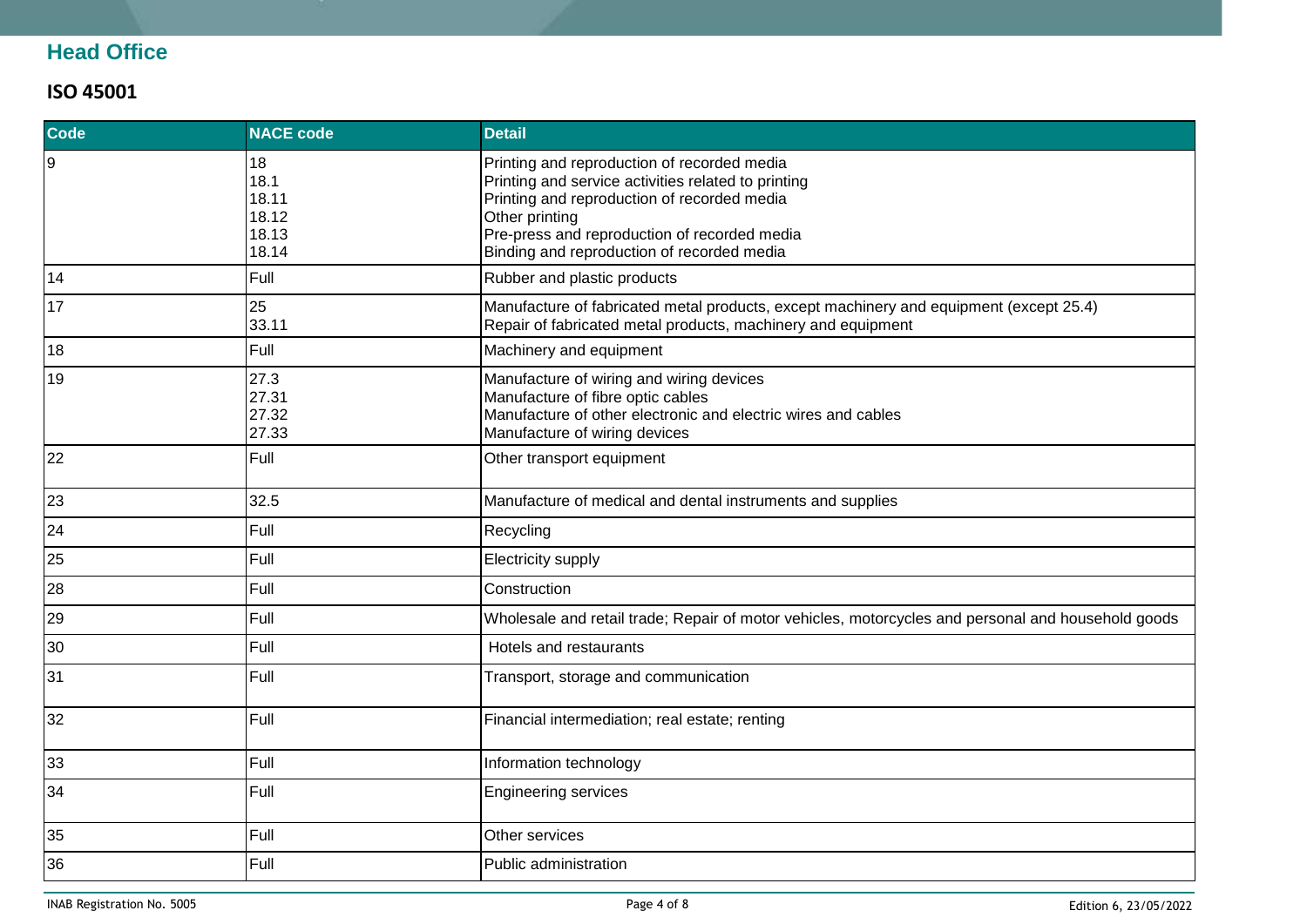| 38                                           | 86, 87, 88 | Health and social work:<br>Human health activities<br>Residential care activities<br>Social work activities without accommodation |
|----------------------------------------------|------------|-----------------------------------------------------------------------------------------------------------------------------------|
| 39                                           | Full       | Other social services                                                                                                             |
| Note: This schedule refers to ISO 45001:2018 |            |                                                                                                                                   |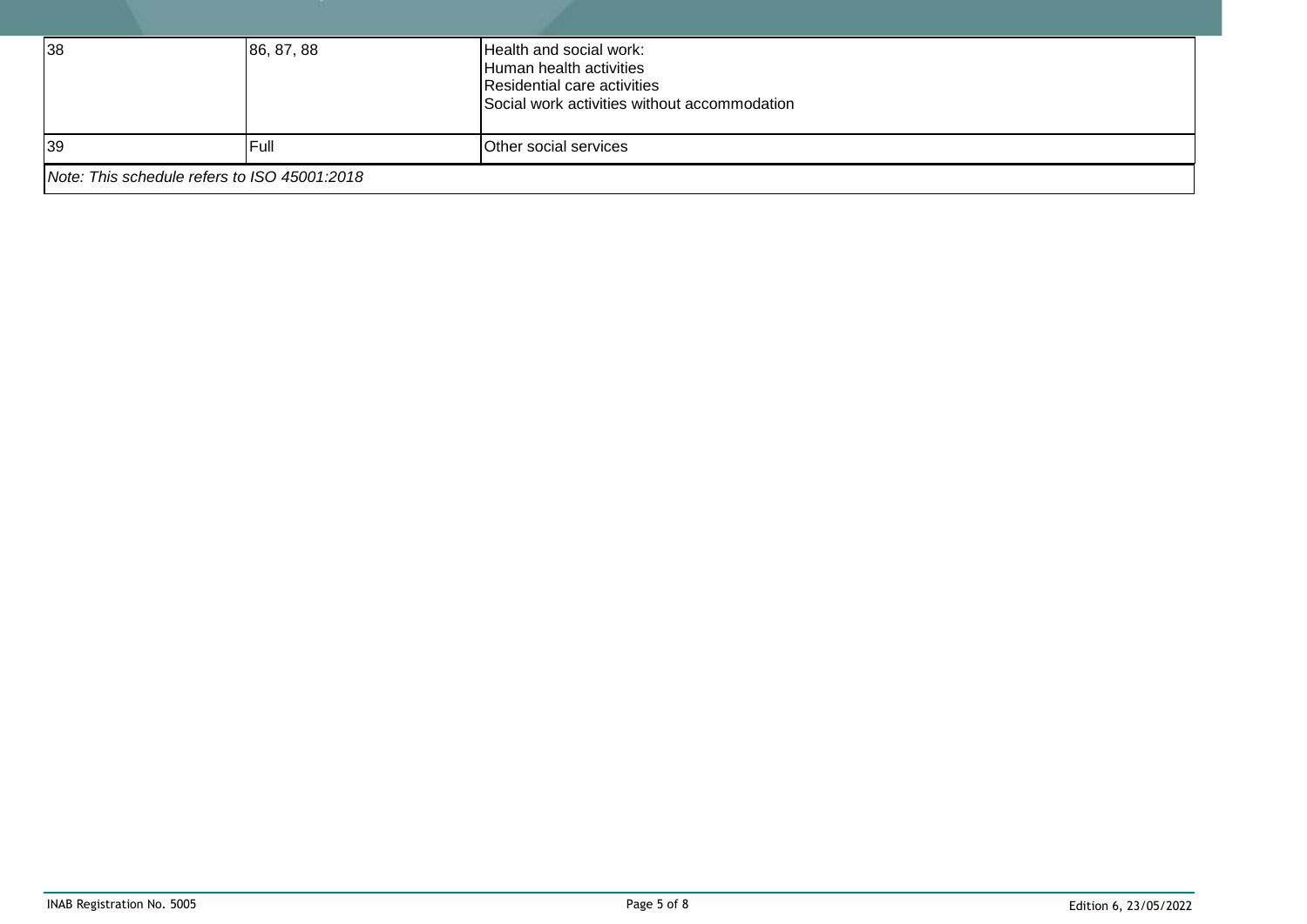## **Head Office**

#### **ISO 9001**

| <b>Code</b> | <b>NACE code</b>                         | <b>Detail</b>                                                                                                                                                                                                                                                                           |
|-------------|------------------------------------------|-----------------------------------------------------------------------------------------------------------------------------------------------------------------------------------------------------------------------------------------------------------------------------------------|
| 1           | 1.62                                     | Support activities for animal production (bovine semen production)                                                                                                                                                                                                                      |
| 3           | 10.2<br>10.39<br>10.41<br>10.85<br>11.07 | Processing and preserving of fish, crustaceans and molluscs<br>Other processing and preserving of fruit and vegetables<br>Manufacture of oils and fats<br>Manufacture of prepared meals and dishes<br>Manufacture of soft drinks; production of mineral waters and other bottled waters |
| 4           | 14<br>13.92                              | Manufacture of wearing apparel<br>Manufacture of made-up textile articles, except apparel                                                                                                                                                                                               |
| 6           | Full                                     | Wood and Wood Products                                                                                                                                                                                                                                                                  |
| 17          | 17.2                                     | Manufacture of articles of paper and paperboard                                                                                                                                                                                                                                         |
| 8           | 58.12<br>58.29                           | Online directory and mailing list publishing<br>Other software publishing (desktop publishing services)                                                                                                                                                                                 |
| 9           | Full                                     | <b>Printing Companies</b>                                                                                                                                                                                                                                                               |
| 12          | 20.11<br>20.59                           | Manufacture of industrial gases.<br>Manufacture of other chemical products n.e.c.: Manufacture of micro-organisms for water & waste<br>management                                                                                                                                       |
| 14          | Full                                     | Rubber and plastic products                                                                                                                                                                                                                                                             |
| 15          | 23.12<br>23.32<br>23.6                   | Shaping and processing of flat glass (insulating glass units)<br>Shaping and processing of flat glass (toughened glass manufacture)<br>Manufacture of bricks, tiles & construction products in baked clay<br>Manufacture of articles of concrete, cement and plaster                    |
| 17          | 24.33<br>25<br>28.49<br>33.11            | Cold forming or rolling:<br>Sandwich panels of coated steel sheet<br>Manufacture of fabricated metal products, except machinery and equipment<br>Manufacture of other machine tools<br>Repair of fabricated metal products                                                              |
| 18          | 28.1<br>28.2<br>28.99                    | Manufacture of general-purpose machinery<br>Manufacture of other general-purpose machinery<br>Manufacture of other special-purpose machinery n.e.c.:                                                                                                                                    |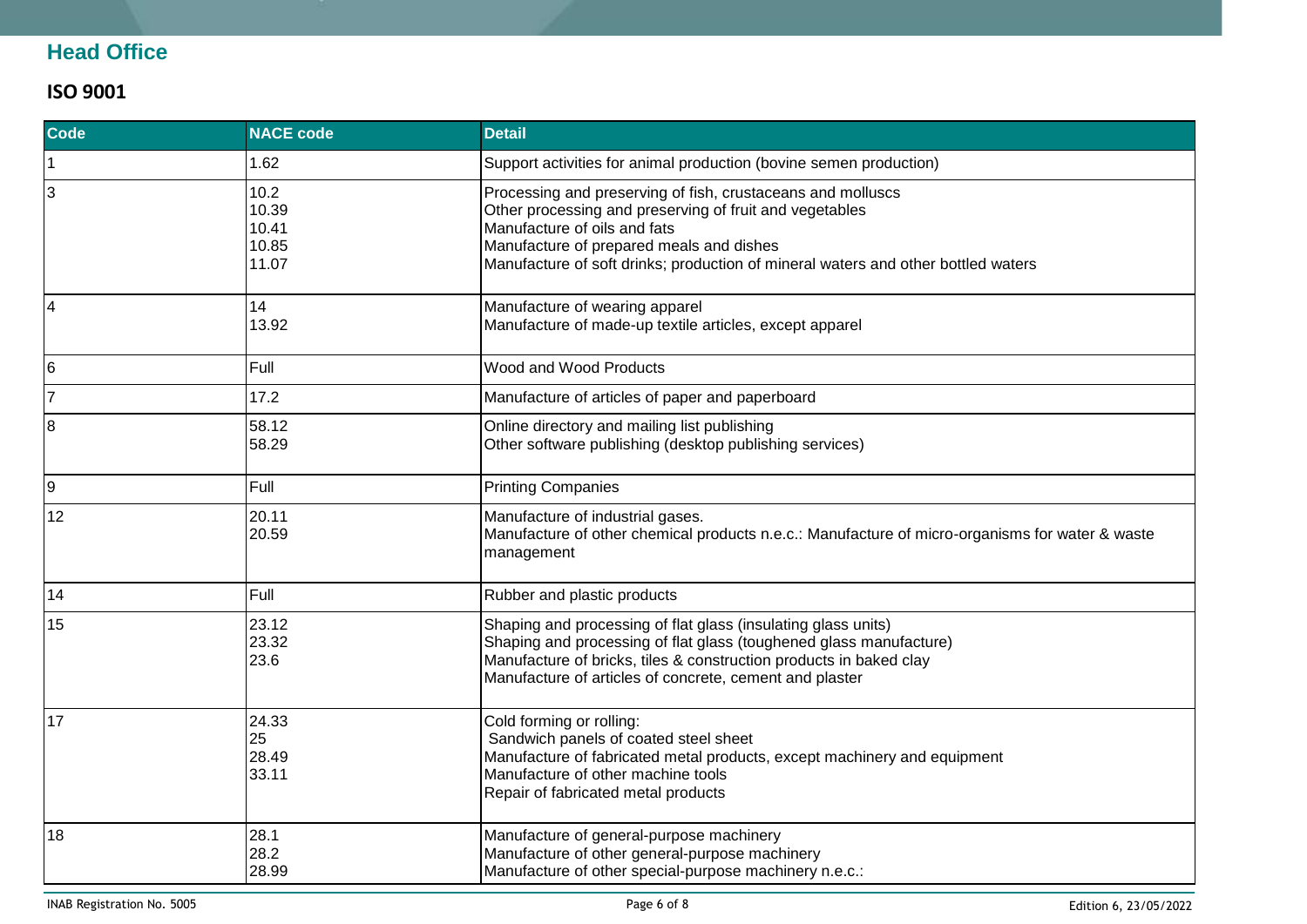|    | 33.12<br>33.2                                                                | Special purpose electrical equipment<br>Repair of machinery (repair and maintenance of handling equipment)<br>Installation of industrial machinery and equipment                                                                                                                                                                                                                                                                                                                                                                               |
|----|------------------------------------------------------------------------------|------------------------------------------------------------------------------------------------------------------------------------------------------------------------------------------------------------------------------------------------------------------------------------------------------------------------------------------------------------------------------------------------------------------------------------------------------------------------------------------------------------------------------------------------|
| 19 | 26<br>27<br>33.13<br>33.14<br>95                                             | Manufacture of computer, electronic and optical products<br>Manufacture of electrical equipment, excluding manufacture of batteries<br>Repair of electronic and optical equipment<br>Repair of electrical equipment<br>Repair of computers and personal and household goods                                                                                                                                                                                                                                                                    |
| 20 | 33.15                                                                        | Repair and maintenance of ships and boats limited to repair and servicing of propeller, leisure craft and<br>associated steel fabrication work (excluding building)                                                                                                                                                                                                                                                                                                                                                                            |
| 21 | 33.16                                                                        | Aircraft maintenance and repair:<br>Limited to procurement repair & refurbishment management, supply, stock-holding & distribution of<br>aircraft component spares & replacement parts with associated lot source trace ability for civil &<br>aerospace applications                                                                                                                                                                                                                                                                          |
| 22 | 29                                                                           | Manufacture of motor vehicles, trailers and semi-trailers                                                                                                                                                                                                                                                                                                                                                                                                                                                                                      |
| 23 | 31<br>32.5<br>32.1                                                           | Manufacture of furniture<br>Manufacture of medical and dental instruments and supplies<br>Manufacture of jewellery, bijouterie and related articles                                                                                                                                                                                                                                                                                                                                                                                            |
| 24 | 38.3                                                                         | Full, including certification of: scrap iron, steel and aluminium recovery in accordance with European<br>Regulation EU 333/2011; scrap copper recovery in accordance with European Regulation EU<br>715/2013; and, scrap glass cullet recovery in accordance with European Regulation EU 1179/2012.                                                                                                                                                                                                                                           |
| 28 | Full                                                                         | Construction                                                                                                                                                                                                                                                                                                                                                                                                                                                                                                                                   |
| 29 | Full                                                                         | Wholesale and retail trade; repair of motor vehicles, motorcycles and personal and household goods                                                                                                                                                                                                                                                                                                                                                                                                                                             |
| 30 | Full                                                                         | Hotels and restaurants                                                                                                                                                                                                                                                                                                                                                                                                                                                                                                                         |
| 31 | Full Except NACE 61                                                          | Transport, storage and communication                                                                                                                                                                                                                                                                                                                                                                                                                                                                                                           |
| 32 | 66.2<br>68.31<br>68.32<br>77.11<br>77.12<br>77.31<br>77.32<br>77.33<br>77.39 | Services auxiliary to insurance and pension funding<br>Real estate agencies<br>Management of real estate on a fee or contract basis<br>Renting and leasing of cars and light motor vehicles<br>Renting and leasing of trucks<br>Renting and leasing of agricultural machinery and equipment<br>Renting and leasing of construction and civil engineering machinery and equipment<br>Renting and leasing of office machinery and equipment (including computers)<br>Renting and leasing of other machinery, equipment and tangible goods n.e.c. |
| 33 | 58.2<br>62<br>63.1                                                           | Software publishing<br>Computer programming, computer consultancy and related activities<br>Data processing, hosting and related activities; web portals                                                                                                                                                                                                                                                                                                                                                                                       |